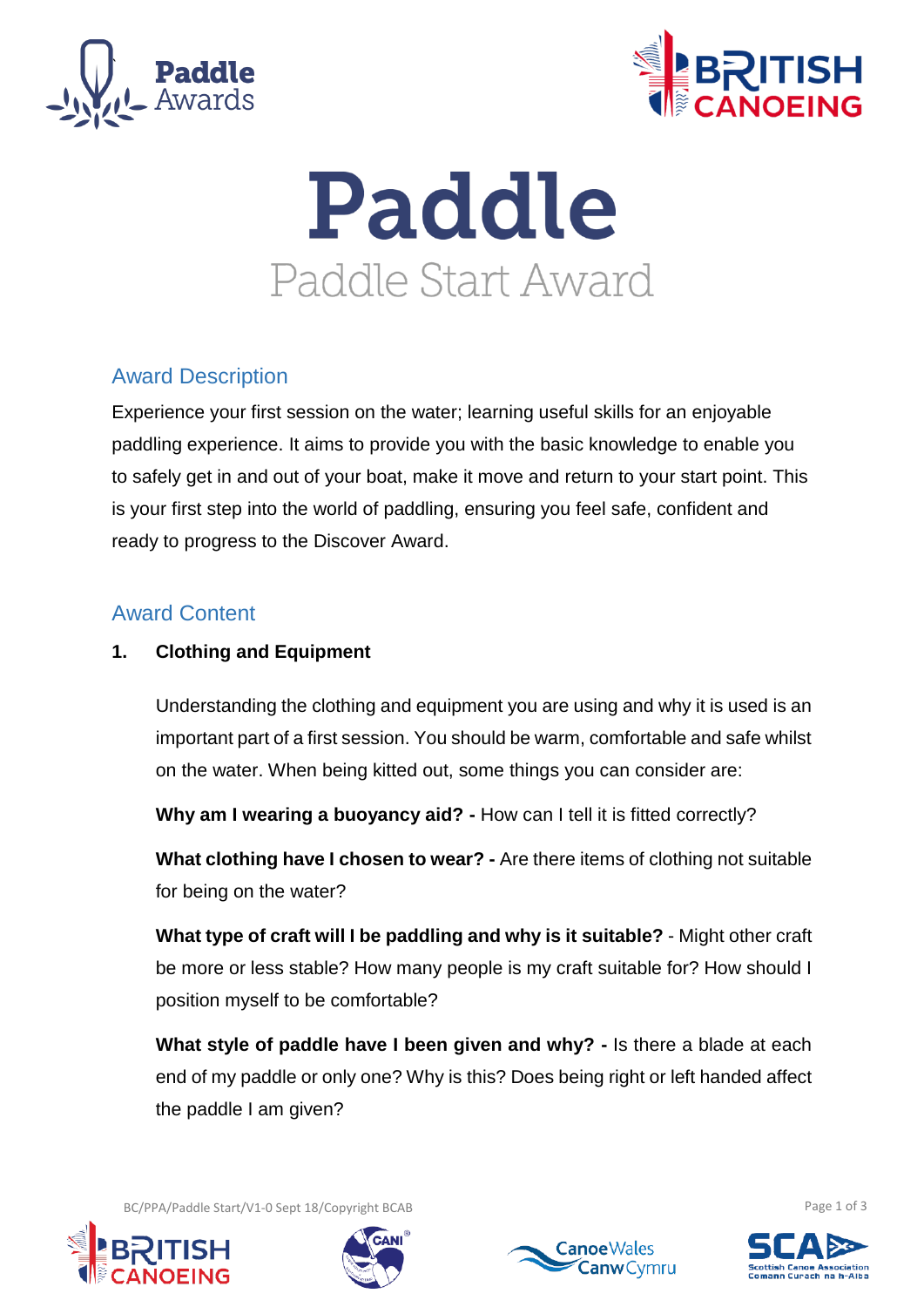



#### **2. Getting on the Water**

Having decided upon equipment for the session you must get it to the water without damage to it, yourself or the environment. Some craft can be heavy and need more than one person to carry them. Once on the water your craft can move around.

**I may need to consider:** 

**Getting craft to the water safely and efficiently:** What is the best way to lift? Do I need more than one person?

**The safest way to get into/onto my craft:** How will I use my body to balance the craft? Is the bank slippery?

**Where am I getting on the water:** Is there a drop from the bank? Why am I getting on here and why might other places not be suitable? How can I minimise damage to the bank when getting on?

#### **3. On the Water**

In order to maximise your enjoyment on the water, you need to feel in control of your craft. Key elements of this are getting the craft to go where you want, when you want it to go there. Key considerations are:

**What area will I be paddling in and why?** - Are there places I should not go? Do I need to be aware of any hazards? Is the water moving or still?

**How can I make my boat go forward, change direction and stop?** 

**What do I need to be aware of whilst enjoying my time on the water? -** Who or what else is on the water? How can I minimise disturbance to wildlife?







BC/PPA/Paddle Start/V1-0 Sept 18/Copyright BCAB Page 2 of 3